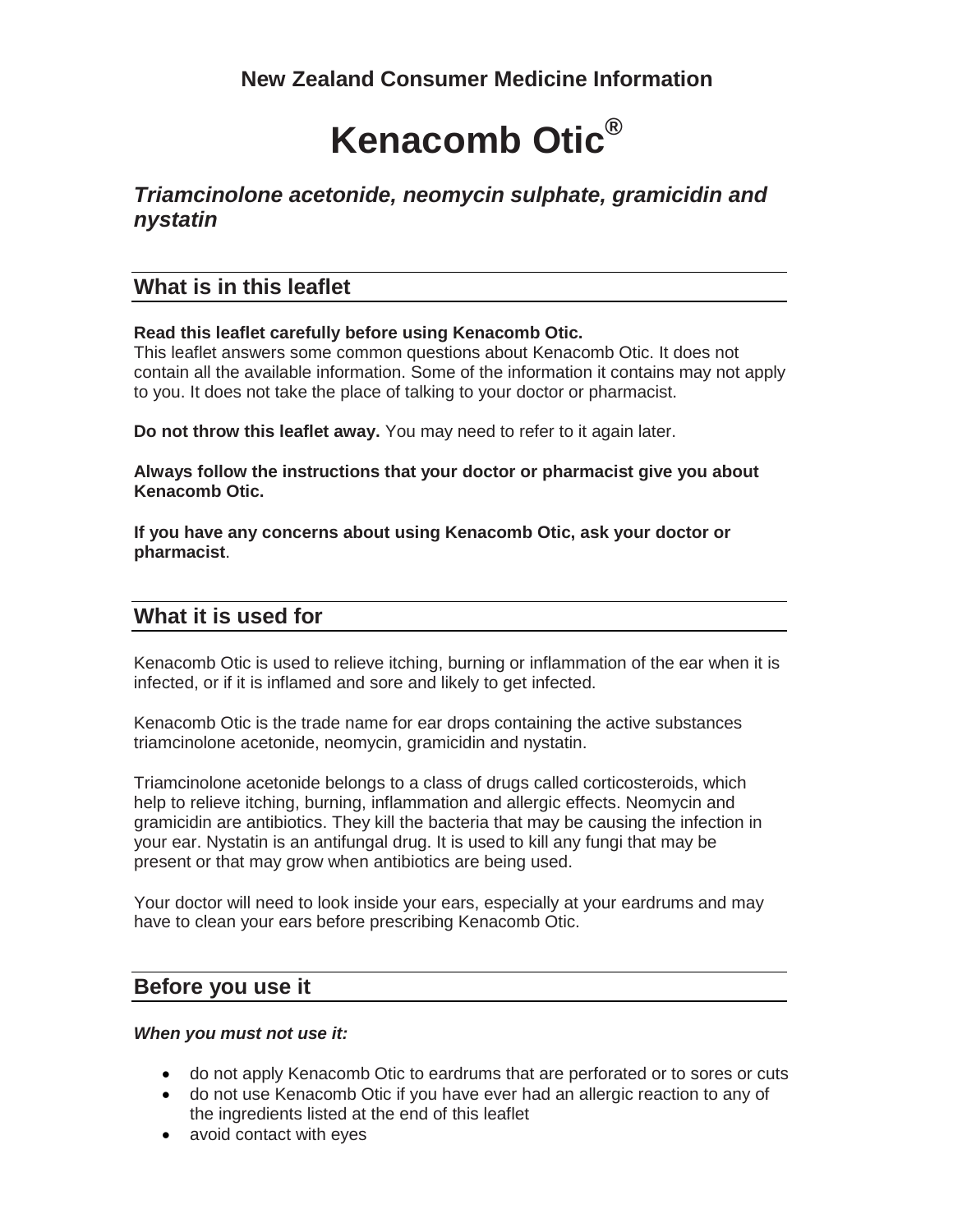- do not use for any other conditions other than that for which it was prescribed
- do not use it after the expiry date has passed
- do not use it if the protective seal on the bottle has been broken.

### *Before you start to use it -*

#### **You must tell your doctor if you:**

- have had any recent injury to your eardrums
- are allergic to any medicines, foods, dyes or preservatives.
- have recently had any infections with herpes simplex, chicken pox or tuberculosis, or any other recent infections
- have dizziness or any problems with hearing
- are pregnant or may become pregnant
- are taking any other medicines even if it was bought without a prescription.

#### *Using other medicines*

It is unlikely that other medicines will affect the way Kenacomb Otic works.

## **Nevertheless, you should always tell your doctor about other medicines you are taking, even if you have bought the medicines without a prescription.**

## **How to use it**

## **It is important that you always follow your doctor's instructions about how much Kenacomb Otic to use, how often you should use it and for how long.**

Kenacomb Otic should only be used as directed by your doctor.

#### *How to apply Kenacomb Otic:*

Shake well before use. Squeeze a small amount into the ear canal two to four times daily or as directed by the doctor.

If your condition gets worse or does not get better while using Kenacomb Otic, stop using it and tell your doctor straight away. You may need a different antibiotic medication.

#### *How long to use it*

Your doctor or pharmacist will tell you how long you need to use Kenacomb Otic.

## *If you forget to use it*

If you forget to apply a dose of Kenacomb Otic, put in the next dose at the usual time and in the normal amount. Do not use any more than your doctor has prescribed.

## *If you swallow Kenacomb Otic*

Telephone your doctor or the Poisons Information Centre 0800 POISON - (0800 764 766) if anyone swallows Kenacomb Otic.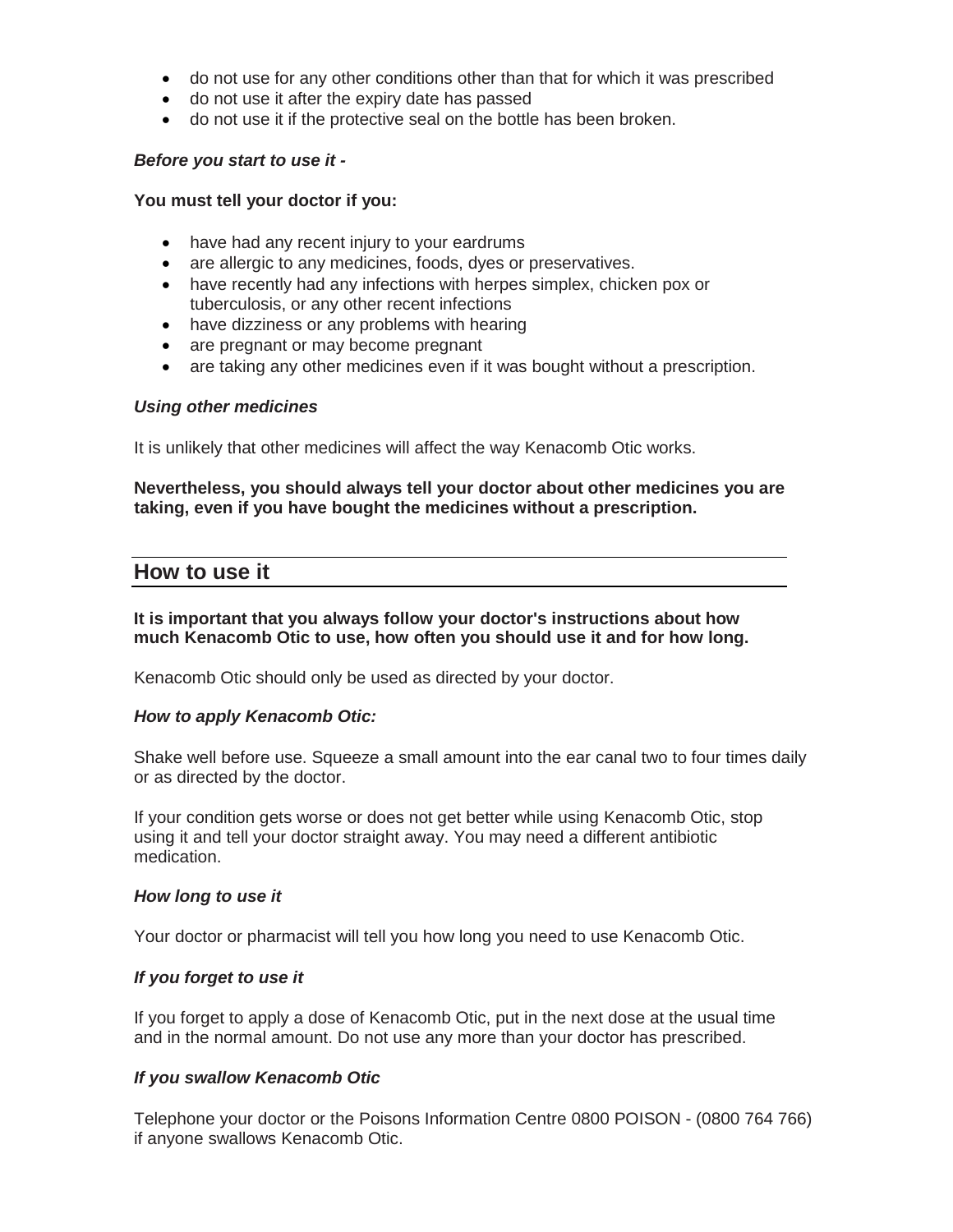## **While you are using it**

## *Things you must do*

## **Stop using Kenacomb Otic and tell your doctor:**

- if your condition gets worse
- if you have difficulty hearing
- if you have ringing in the ears.

## **Tell your doctor if you become pregnant while using Kenacomb Otic.**

If you think that the packaging for Kenacomb Otic is faulty or has been tampered with, do not use Kenacomb Otic and show it to your pharmacist.

#### *Things you must not do*

**Do not put Kenacomb Otic into your eyes.** 

**Do not swallow Kenacomb Otic.**

**Do not put Kenacomb Otic in ears that are cut or bleeding.**

## **Side effects**

All medications, including Kenacomb Otic, can sometimes cause unwanted effects. Side effects of Kenacomb Otic are rare, but may include:

- new itchiness or redness in areas where you apply Kenacomb Otic
- hearing difficulty
- damage to the ear drums
- slow wound healing
- disturbances of metabolism.

**Tell your doctor as soon as possible if you have any of these effects or any other worries while using Kenacomb Otic.**

## **After using it**

#### *Storage*

Store in a refrigerator between 2-8°C. Do not freeze.

Keep all medicines out of reach of children.